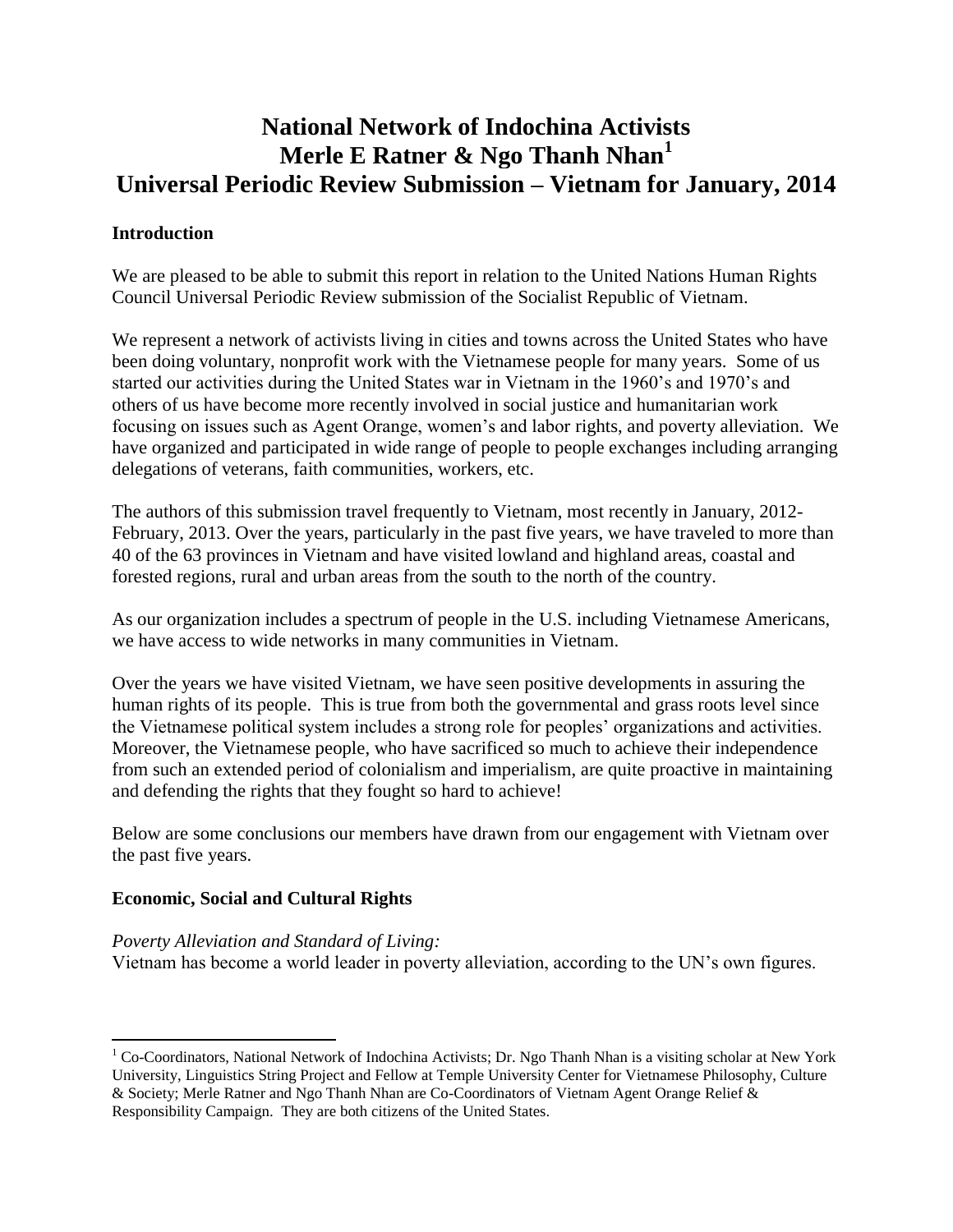For a country which survived more than one hundred years of colonialism, war and devastation, emerging as one of the poorest countries in the world, its progress in improving the lives of its people is very impressive!

When our members first visited Vietnam after the U.S. war the poverty was endemic, people were hungry and lacked adequate housing. In the past five years, there have been dramatic improvements in the standard of living of the people.

In the cities, shantytowns have almost entirely been replaced by modern housing. In the countryside, more and more of the earthen houses are being replaced by brick houses and many women headed and Agent Orange affected families have had new houses built for them by their communities with help from the government. For example, in several provinces visited over a period of three years, earthen houses had almost entirely been replaced by brick houses with indoor plumbing.

Vietnam has long achieved food sufficiency and has eliminated starvation. The level of malnutrition has declined rapidly.

Basic health care and primary and secondary education are universally available in every area of Vietnam down to the commune level and are provided at fairly low or no cost to all Vietnamese.

#### *Women's and Children's Rights:*

Vietnam actively works to empower and protect women and children. Through the work of the Vietnam Women's Union, which has chapters in every single commune in the country, women are supported and encouraged to gain equality in all aspects of society from the workplace to the home. Serious attention is paid to combatting domestic abuse, trafficking in women and other forms of violence against women and children. Great attention is paid to the development of the girl child and to fostering the education of girls. Thus literacy among women is quite high.

#### *Rights of Nationalities:*

Vietnam, a country with 54 nationalities, takes the rights of each nationality quite seriously. We have traveled to national minority mountainous areas and found consistent affirmative action programs implemented to provide jobs, housing and other services. Particular emphasis is placed on assisting national minority groups to preserve, maintain and develop their unique cultural heritages. Vietnamese linguists have worked with such nationalities to help them develop written languages. The contributions of Vietnam's nationalities are celebrated throughout the country on national days.

#### *Labor Rights:*

Defending the dignity and labor rights of working people is at the core of economic and social rights and Vietnam has an active and militant labor movement that represents its working people. Vietnamese law provides that workers have the absolute right to form unions in every workplace and the right to strike. The Vietnam General Confederation of Labour (VGCL) and its grass roots activists are developing mechanisms for collective bargaining and negotiation. Workers in many enterprises where the official bargaining procedures do not proceed quickly enough often engage in impromptu strikes. The VGCL and the Vietnamese government usually step in to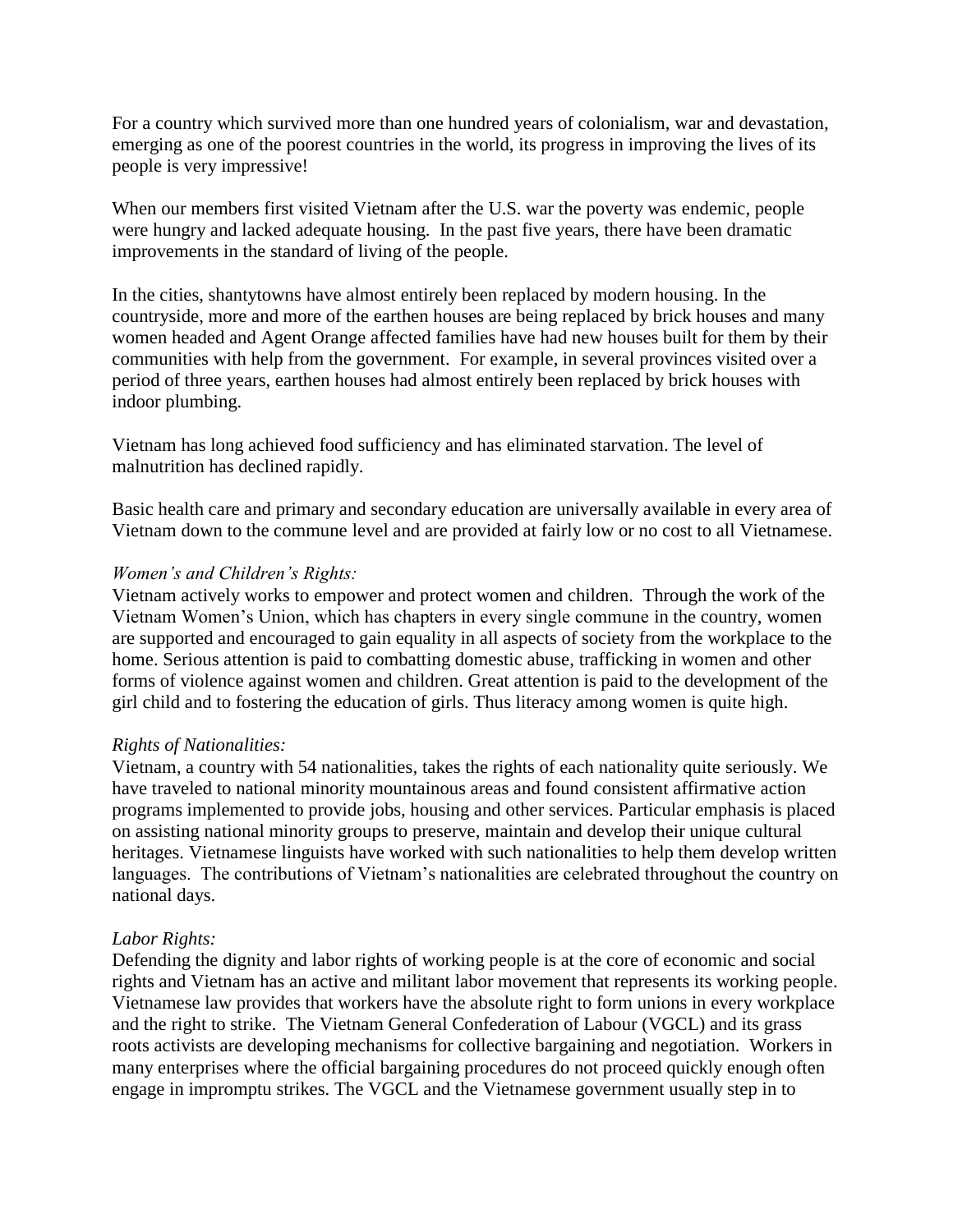mediate and in nearly every instance, the workers win at least part of their demands. In the current international climate, we believe that Vietnam's labor movement is one of the most successful in demanding and gaining decent pay and working conditions.

# **Civil and Political Rights**

Vietnam's law on civil and political rights has been developing from the post-war period to the current period of the socialist oriented market economy. The Constitution of Vietnam is now being re-written to guarantee even more rights to the people, after a lengthy period of public input and comments.

From our work with Vietnam, it is clear that Vietnamese people feel free to speak their minds on the issues that affect their lives. They are quite outspoken about policies they disagree with and about leaders who they trust and do not trust. Demonstrations about land and community issues are frequent and are tolerated if not welcomed.

The Vietnamese press has been similarly outspoken about exposing corruption and malfeasance in government, even at the highest levels.

Civil and political rights are meaningful not as symbolic measures but only if they are effective! What we have experienced in Vietnam is that there is a great deal of real, grass roots power that communities can and do leverage to gain what they need and to stop what they deem detrimental to their interests. This is accomplished through the mass organizations, through local governments and through other types of peoples' organizations.

The National Assembly has also become more and more of a forum for expressing and making real the peoples' will. Recently, the Assembly held a vote of confidence for the country's highest officials and the results (including very low totals for some of the top leaders) will have real consequences for both future election slates and current policies.

Like every other country, Vietnam must maintain its security, stability and sovereignty. Like all countries, Vietnam enforces its laws to do so. While there are certainly some grey areas, many of those deemed "political prisoners" by critics of Vietnam have admitted engaging in actions which would be crimes in any country. Nonetheless, Vietnam has a much lower percentage of its population in prison and in the criminal justice system than the United States.

# **Agent Orange – a U.S. Human Rights Violation Thrust Upon Vietnam**

The United States war against Vietnam left a legacy of chemical and other warfare that continues to affect the Vietnamese people today. Land mines and other unexploded ordinance still kill and maim Vietnamese children and farmers. The most enduring stain left by the war upon the land and people of Vietnam is the U.S.' use of the chemical weapon, Agent Orange. Containing dioxin, the most toxic chemical known to science, Agent Orange has affected from 3 to 4.8 million Vietnamese people and contaminates the land in a number of toxic hot spots.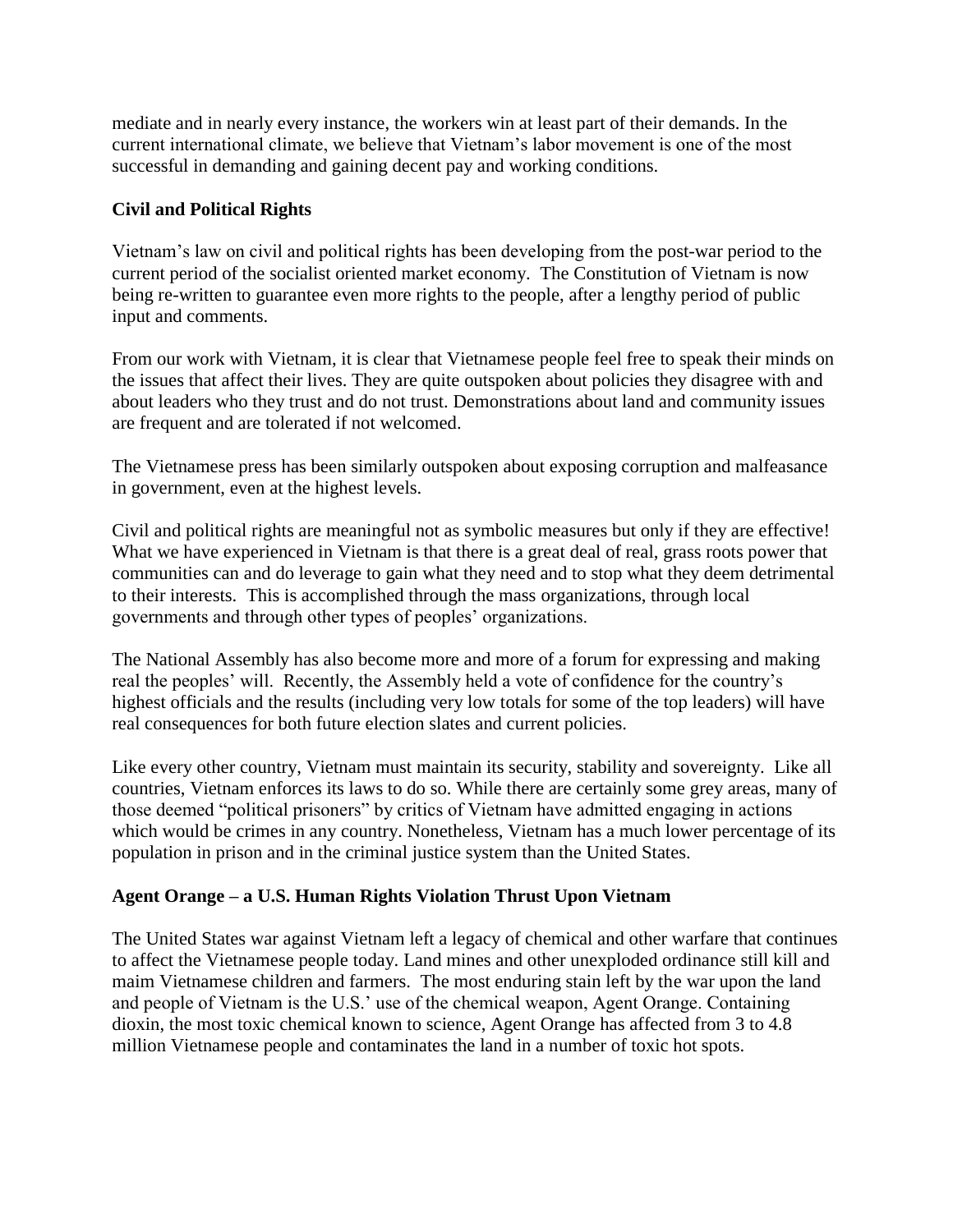The use of Agent Orange by the United States constitutes a severe violation of the human rights of the Vietnamese people – a violation that the U.S. has yet to acknowledge, accept responsibility for or repair.

It has been left to the Vietnamese people to address the human rights of the millions of victims. Agent Orange has killed, sickened and maimed four generations of Vietnamese. The littlest victims are still dying in utero or being born with the most horrific birth defects.

These victims have lost their right to life, or at least, in many cases, a life worthy of the name. Many of the children lie in their beds, lacking any consciousness for their entire lives. Many others are born without eyes, ears, legs and arms.

The organization representing these victims in Vietnam, the Vietnam Association for Victims of Agent Orange/dioxin (VAVA) advocates for and takes care of these victims in almost every province in Vietnam. The Vietnamese government also provides significant funds to help the poorest victims as does the Vietnamese population.

Caring for these victims impoverishes families and communities and places an enormous burden upon Vietnamese society. Yet, Vietnam is taking up the challenge of insuring the human rights of these victims!

# **A Final Comparative Note**

Nothing in this submission should be meant to imply that our Network believes that everything in Vietnam is perfect or that there are no issues that remain for the Vietnamese people to address. Every country, even those who have made tremendous progress in the achievement of human rights, can do more.

But we note that some criticisms of Vietnam's human rights record constitute cynical attempts by those outside Vietnam to unlawfully interfere in the internal affairs of Vietnam and to violate Vietnam's sovereignty. It is also quite ironic that the United States, which has often been in the forefront of such criticisms, has yet to take responsibility for its own extremely serious violations of the human rights of the Vietnamese people or to provide adequate funds to heal the wounds of war they created, as explained above.

It is furthermore ironic that the world's richest and most powerful nation, the United States, criticizes a country which has made such great progress while the U.S. itself fails to meet core human rights standards (and indeed has failed to ratify many of the core human rights treaties.) A lengthy discourse on the U.S. failures, in this regard, is outside of the scope of this submission. We remind the Human Rights Council that the United States has among the highest infant mortality rates in the developed world, that the U.S. is one of the only countries without guaranteed health care for all, without the right to paid vacation or sick leave. It is estimated by the United Nations that more than 1 in 5 U.S. children live in poverty and United States had the second lowest rank, 34th of the 35 developed countries surveyed, in poverty rates for children.<sup>2</sup>

 2 [http://www.washingtonpost.com/blogs/worldviews/wp/2013/04/15/map-how-35-countries-compare-on-child](http://www.washingtonpost.com/blogs/worldviews/wp/2013/04/15/map-how-35-countries-compare-on-child-poverty-the-u-s-is-ranked-34th/)[poverty-the-u-s-is-ranked-34th/](http://www.washingtonpost.com/blogs/worldviews/wp/2013/04/15/map-how-35-countries-compare-on-child-poverty-the-u-s-is-ranked-34th/)